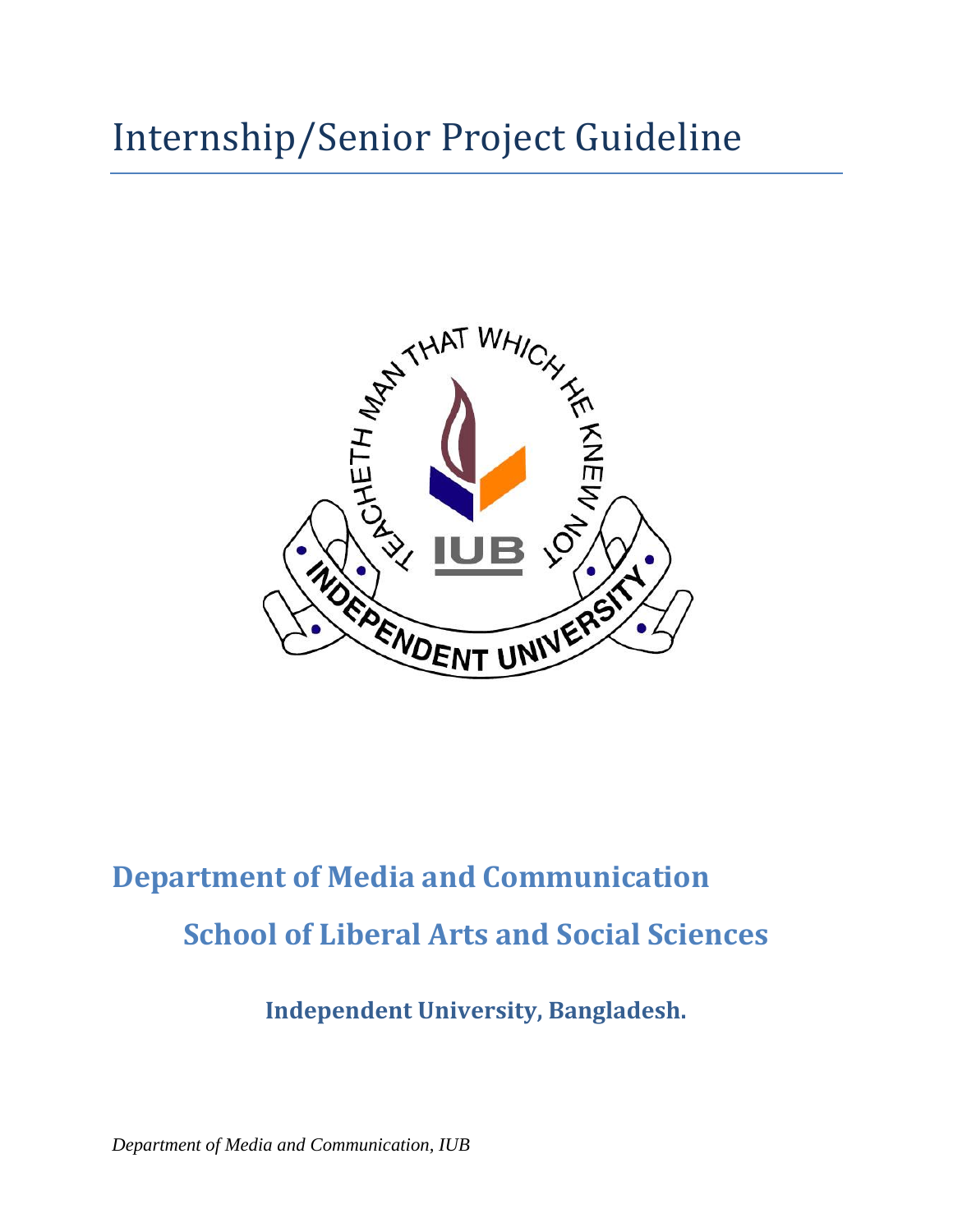

# GUIDELINE FOR INTERNSHIP REPORT

# Department of Media and communication

#### **Report Structure:**

#### **1. Title page:**

The first page of the report:

- a) Follow Annexure 1 for proper formatting of the title page.
- b) Spell out all acronyms in full.

#### **2. Approval page:**

This page, as indicated by the signature of your supervisor, indicates the consent of your supervisor to the fact that you have completed your internship project in a manner that you had been directed. Since the page is part of your formal report, you have to obtain the signature on this page before you give your report for final binding. Therefore, you should obtain the signature on the approval page with sufficient time with you to bind the report and submit it before the oral examination. See Annexure 2 for example of the Approval Page.

#### **3. Acknowledgments:**

These are optional pages, although most documents have a brief paragraph acknowledging the contribution of the supervisor and other who helped the student to complete the report. If you decide to include these pages, you must maintain a professional tone.

#### **4. Table of Contents:**

The table of contents introduces the reader to the report, indicating its contents, organization, and progression. The key is to provide easy access and not to overwhelm the reader with a detailed index of the contents. The table of contents is compiled by listing the headings in the document; it should not show a listing for anything preceding it (Abstract, Acknowledgments,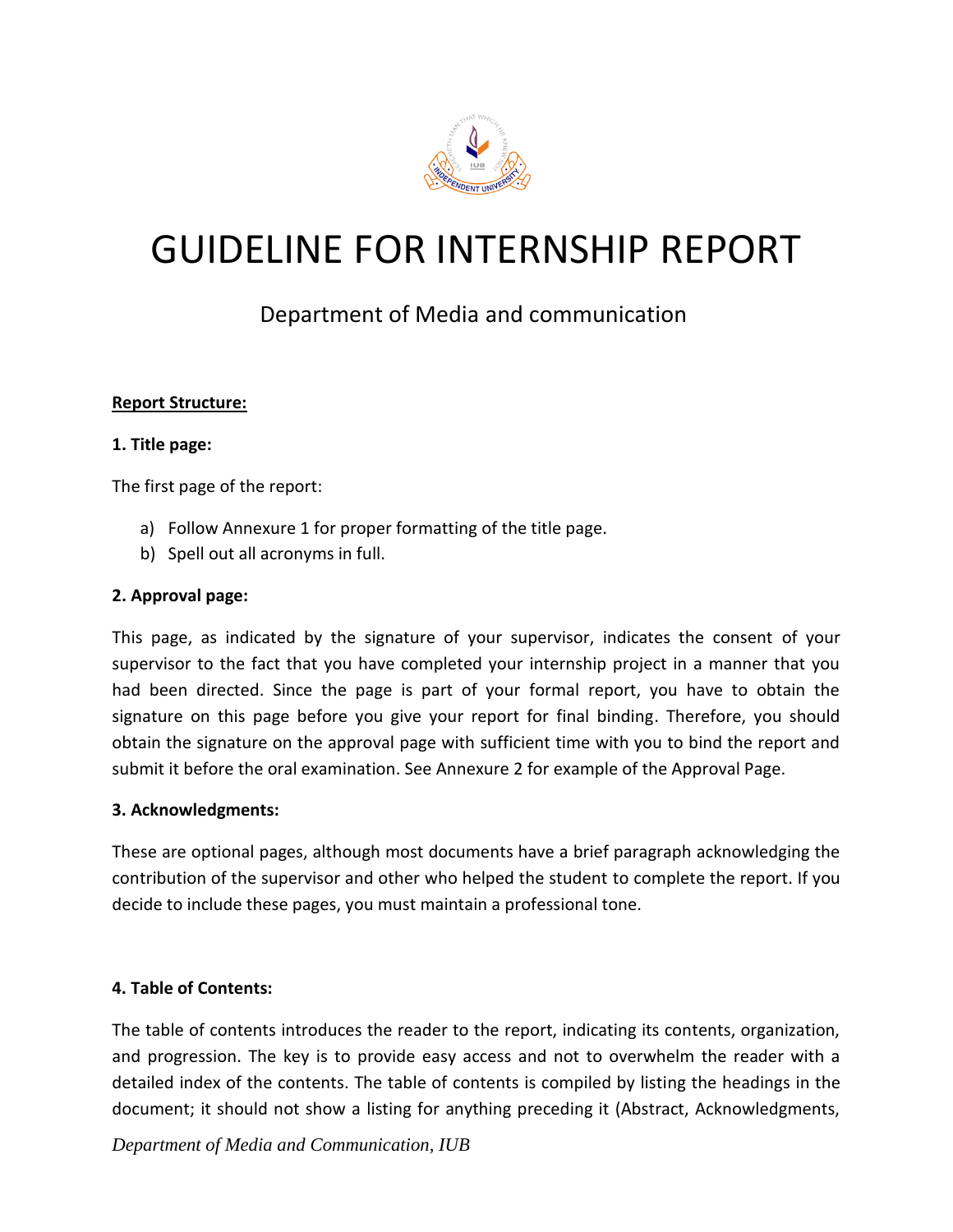etc.). The student must be consistent in the level of heading that is listed; e.g., if the secondlevel subheadings are listed from one chapter, the second-level subheadings from all chapters that contain this level. Each level of subheading should be consistently indented a few spaces more than the preceding level. The arrangement of the table of contents in Annexure 3 works for any documents, with minor adjustments for the style of chapter numbers or heading levels.

### **5. List of Tables:**

Obviously, only those documents that use tables and figures required these lists. Both lists follow essentially the same format, resembling the table of contents. The sample in Annexure 4 provides model that are easy to read and work well for any documents.

## **List of Tables and List of Figures Checklist**

- "LIST OF TABLES" and "LIST OF FIGURES" in all capitals and centered between margins
- List of tables precedes list of figures
- Every table title and figure caption included
- Identical in style and substance (wording, punctuation, letter case) to corresponding titles and caption in the text; lengthy entries abbreviated but not paraphrased (i.e., identical up and the point of abbreviation)
- Length: may be several pages; no "continued" at top of second and subsequent pages
- Page number(s): lower case roman numeral(s), consecutive from previous section, centered between the proper margins, 1 inch from the bottom of the page

#### **6. Executive Summary:**

A one page summary of the company/institution and a short account of the major activities carried out during the internship period.

#### **7. Introduction:**

The introduction is the part of the paper that provides readers with the background information for the research reported in the paper. Its purpose is to establish a framework for the research, go on to review the relevant literature. Then go on to make clear the connection between previous research and the present work.

#### **8. Description of the company/institution**

This section should answer the following question: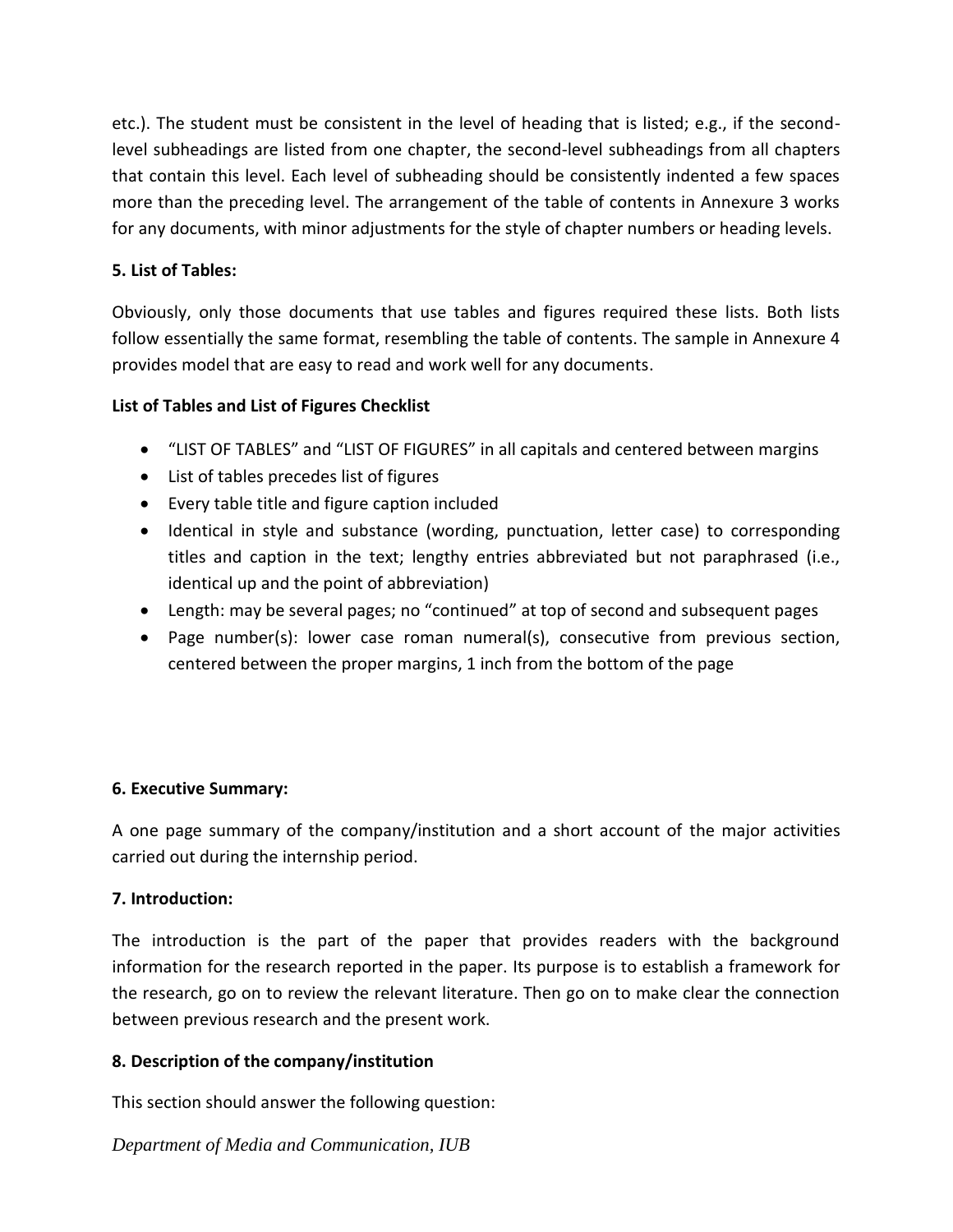- 1) What is the full title of the company/institution? Give a brief history of the company, full mailing address and relevant web links.
- 2) What type of ownership of the company/institution? State the main shareholders and their shares.
- 3) What is the sector that the company/institution operates in? Specify the products and services produced and offered to its customers.
- 4) Who are regarded as the customers of your internship company/institution (consider the end users, retailers, other manufacturers, employees, etc.)?
- 5) Provide an organization chart of the company, along with information on the number of employees.
- 6) Provide a list of functions performed by different departments/divisions in the internship organization.

**9. Industry/ Company analysis**: Use theoretical framework to analyze the industry where company is operating. Students may present a SWOT analysis in the report to further elaborate the company standing within the industry.

## **10. Internship activity:**

This is the main body of your report. During the internship period, an intern may focus on the following types of analysis and question. You do not have to answer the entire question in the list:

1) Describe your working condition or function, such as: who is your supervisor (his or her name and position); other team member and co-workers and what their functions are to complement yours.

2) Provide an organization chart of the internship organization.

3) Provide the department or division lay out of the internship organization.

4) Provide an overview of production system or service procedure (what are the resource, inputs, outcome and constraints?)

5) Provide a process chart of a major products and/or services.

6) What kind of materials is used during the manufacturing?

#### **11. Conclusion of the report:**

This section should include: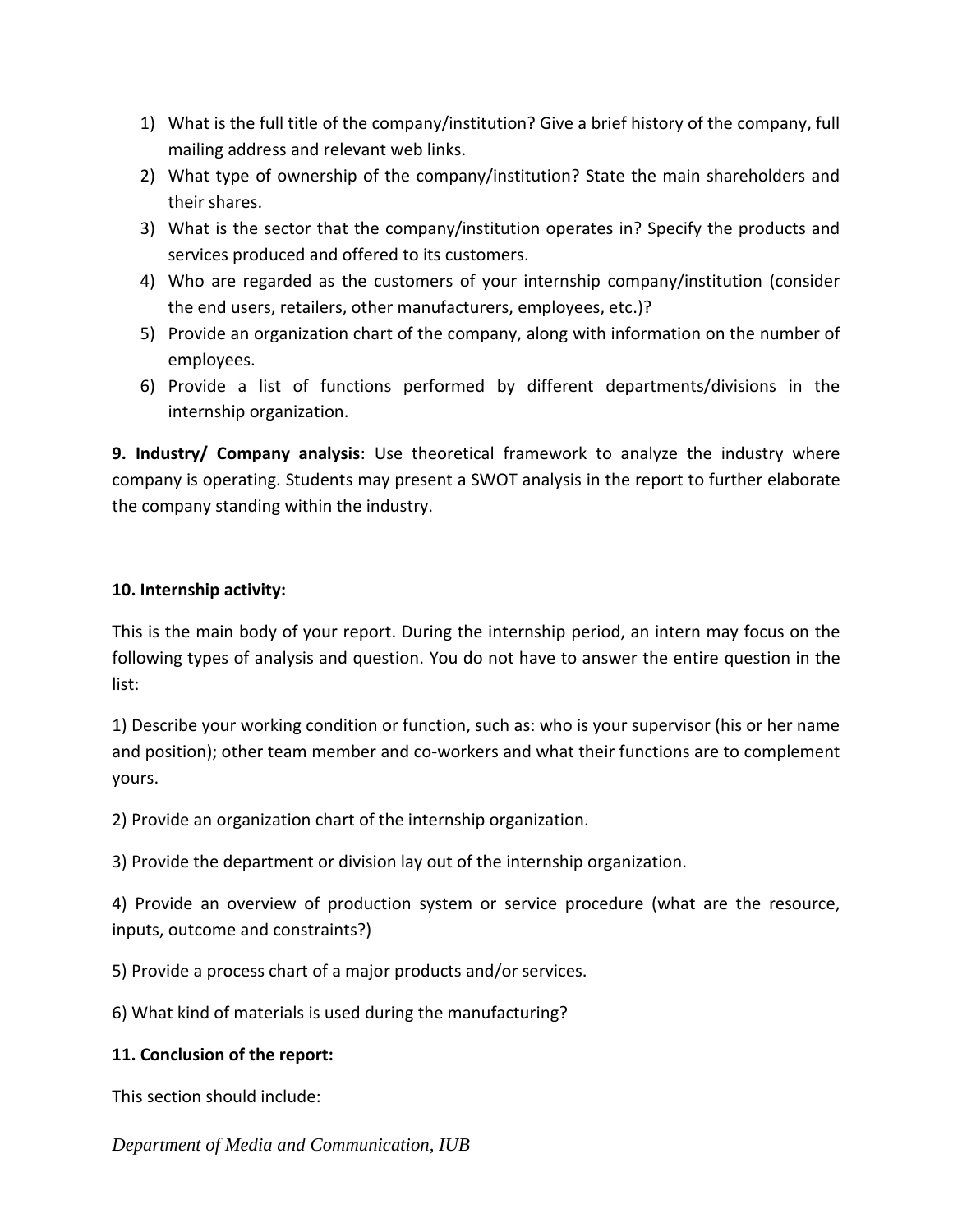1) A summary of key conclusion derived from the internship experience.

2) General observations about the sector in which your internship company/institution operates.

#### **12. Reference:**

It is a matter of professional ethics to give credit to the researchers whose published work you have used in conducting your work. There published works may be books, journals articles, or web sites. Use APA format to cite the works.

**13. Appendices:** Charts, Graphs, Pictures, etc.

## **Supervision:**

Student will be supported through the report writing process by an academic supervisor. The student will be advised by the internship co-coordinator of the process by which the programme either allocates academic supervisors or students seek a preferred academic supervisor. The academic supervisor will ideally have background expertise in the area of study. However, this may not always be possible and the student may be allocated a supervisor with more general subject knowledge. Regardless of the subject background of the supervisor, the academic supervisor will understand the process. Where a 'non-expert' academic supervisor is appointed the student will still, under the guidance of your academic supervisor, be able to consult with a subject expert.

#### **Role of Academic Supervisor**

**T**he academic supervisor performs many functions and is there to facilitate and not to lead, hence the responsibility for the quality and content of the report is entirely on the student. The supervisor role includes the following:

1. To advise the student whether or not the project appears to be feasible and the possible risks that may be involved, for example problems in trying to access information, potential poor response rates to surveys concerning commercially sensitive issues.

2. To assist the student in structuring the report.

3. To assist the student at the outset in finding useful and relevant reading material and appropriate academic framework within which to place the topic.

4. To advise on the choice of suitable methodological approach (es).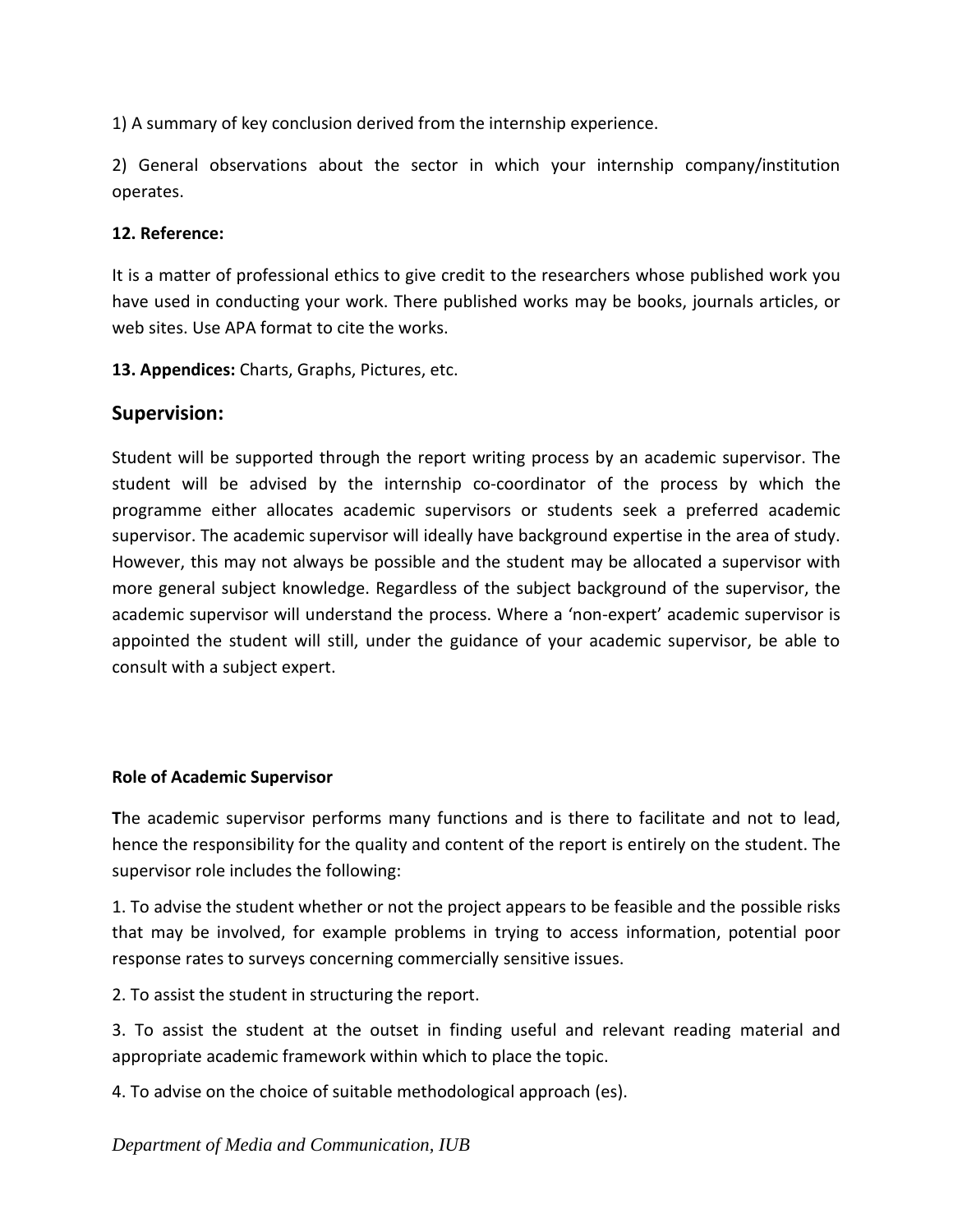5. To monitor progress and to advise on what is required to achieve a satisfactory Internship/project report.

6. The academic supervisor will not check or correct grammar and expression.

#### **Responsibilities of the Student**

1. To maintain regular contact with the academic supervisor. It is the student's responsibility to inform their supervisor of progress and to lead the development of the intern/project report. Difficulties must be communicated at the time they are encountered. Retrospective information is not acceptable.

2. To write the report in a good standard of clear English using appropriate academic terms and citation and referencing conventions. It is not the responsibility of the supervisor to ensure that this condition is met.

3. To write the report with guidance from the supervisor.

4. To inform the academic supervisor of any absence (sickness, personal, family visits, holidays, work experience) during the time nominated for working on the project report.

#### **Supervisor Meeting Schedule**

Students are allocated up to a maximum of five formal meetings with their academic supervisor across the duration of the internship report. The purpose of these meetings is to discuss progress and resolve any difficulties. You will be expected to take a proactive approach to these meetings and bring material or options to be discussed rather than expect your supervisor to say what should be done next.

Initial meetings to discuss topics and planning will usually be scheduled by the academic supervisor. Responsibility for scheduling the remaining three meetings will be with you.

#### **Layout, Style and Writing Suggestions:**

**Word count**: 5,000 words maximum. Excluding abstract, references i.e. main text only.

**Paper Size:** A4

**Margin Settings:** Top 2.54cm Bottom 2.54cm

Left 3.17cm Right 3.17cm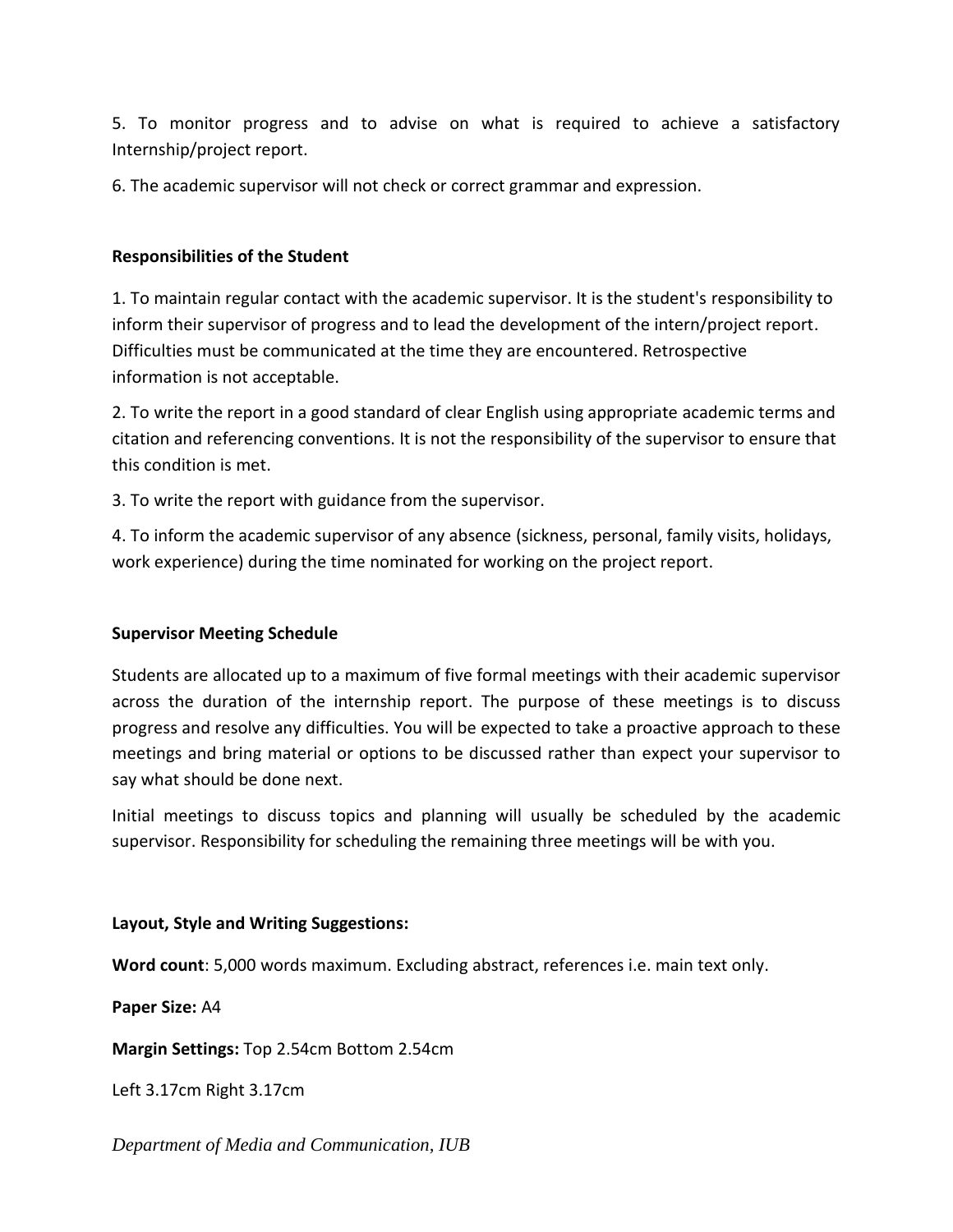**Line spacing:** One and half spacing (1.5) not single or double.

**Page Numbering:** For sections from Acknowledgements to start of

 Main Text page number format is i) ii) iii) ..and so on continuously For Main Text page format is 1,2, and 3 and so on continuously With position on page centered aligned.

**Text:** Times New Roman

**Font:** 12 point font

**Alignment:** Justified

#### **Internship/Senior Project Layout**

**Front cover:** Required

**Acknowledgements:** Required

**Abstract:** Required

**Table of Contents:** Required

**List of Figures:** Required (Note all figures in the main text must be

numbered, titled and attributed)

**List of Tables:** Required, (Note all tables in the main text must be

numbered, titled and attributed)

**Main text:** Chapter title, bold, outlined numbered.

**Chapter & Section:** Start each chapter on new page

Section title, bold, outlined numbered e.g. 1.1,

Sub section title, outlined numbered e.g. 1.1.1

**List of references:** APA format preferred

**Appendices:** Appendix title, bold, outlined numbered e.g.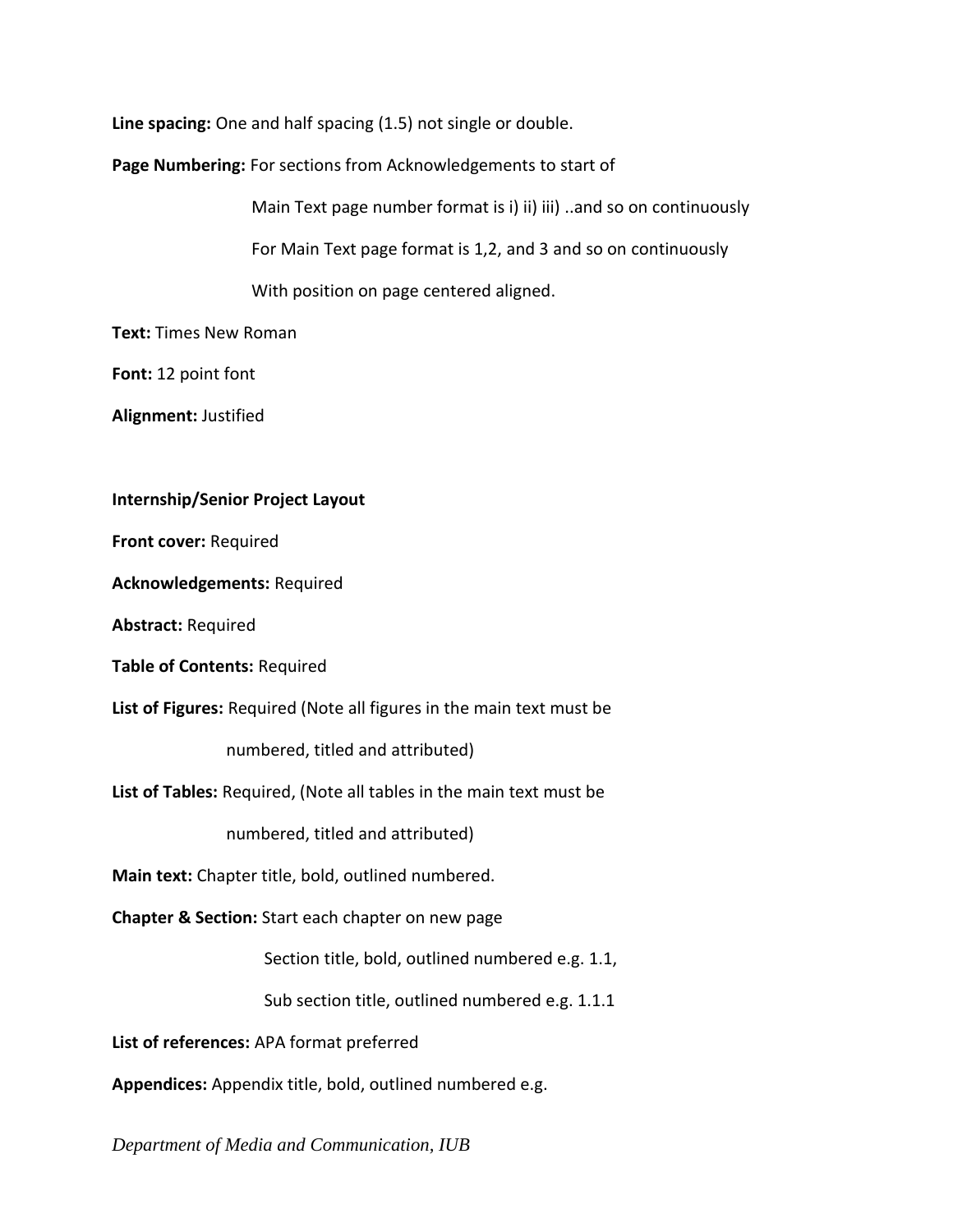Appendix 1, start each Appendix on new page.

**Number of copies:** Three. Hardbound/Spiral bound copies.

**Format**: Word or pdf format.

#### **Assessment Criteria:**

#### **Intern students will be assessed on the following basis:**

| <b>Criteria</b>                                                                                        | <b>Marks</b>                                 | <b>Marks</b> |
|--------------------------------------------------------------------------------------------------------|----------------------------------------------|--------------|
| Academic External/Internal supervisor (Progress meeting (with<br>academic and professional supervisor) | 20%                                          | 20%          |
| Progress Meeting with Supervisor (Five Meetings)                                                       | 10%                                          | 10%          |
| Log book (to be submitted)                                                                             | 15%                                          |              |
| Final report with annexure                                                                             | 35% (by board<br>members, not<br>supervisor) | 50%          |
| Workplace supervisor (E-mail of Appraisal form required)                                               | 20%                                          | 20%          |
| <b>Total</b>                                                                                           |                                              | 100%         |

#### **Workplace performance:**

Students will also be graded based on their internship activity by their immediate line manager where they are working. 20% of the mark will be included in their final grade. Please follow annexure 3

**Workplace Marks conversion:** Students will be graded on the basis of 1 to 5 point scale questionnaire answered by the line manager and each question will carry 1 (one) mark.

| <b>Strongly</b><br><b>Disagree</b> |      |      |      | <b>Agree</b> |
|------------------------------------|------|------|------|--------------|
|                                    |      |      |      | ٠h           |
| 0.20                               | 0.40 | 0.60 | 0.80 |              |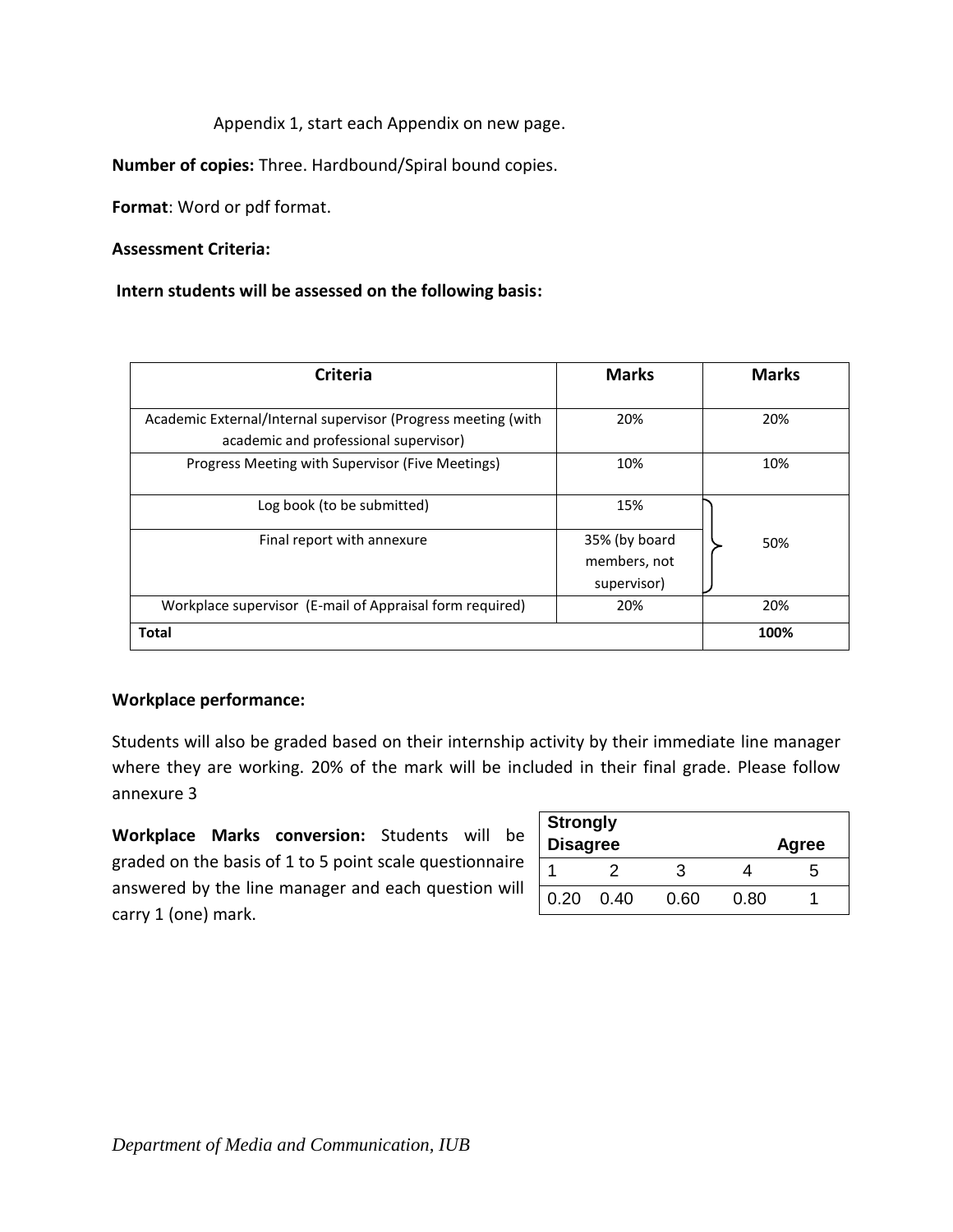**Annexure 1**

# Asiatic Marketing Communication Limited – An Agency

**With an insight into Lux Channel I Superstar 2008**

**By**

**Aditi Ahmed**

**ID: 0420238**

**Date: 26 November 08**

**An Internship Report Presented in Partial Fulfillment of the Requirements for the Degree in Bachelor of Social Sciences**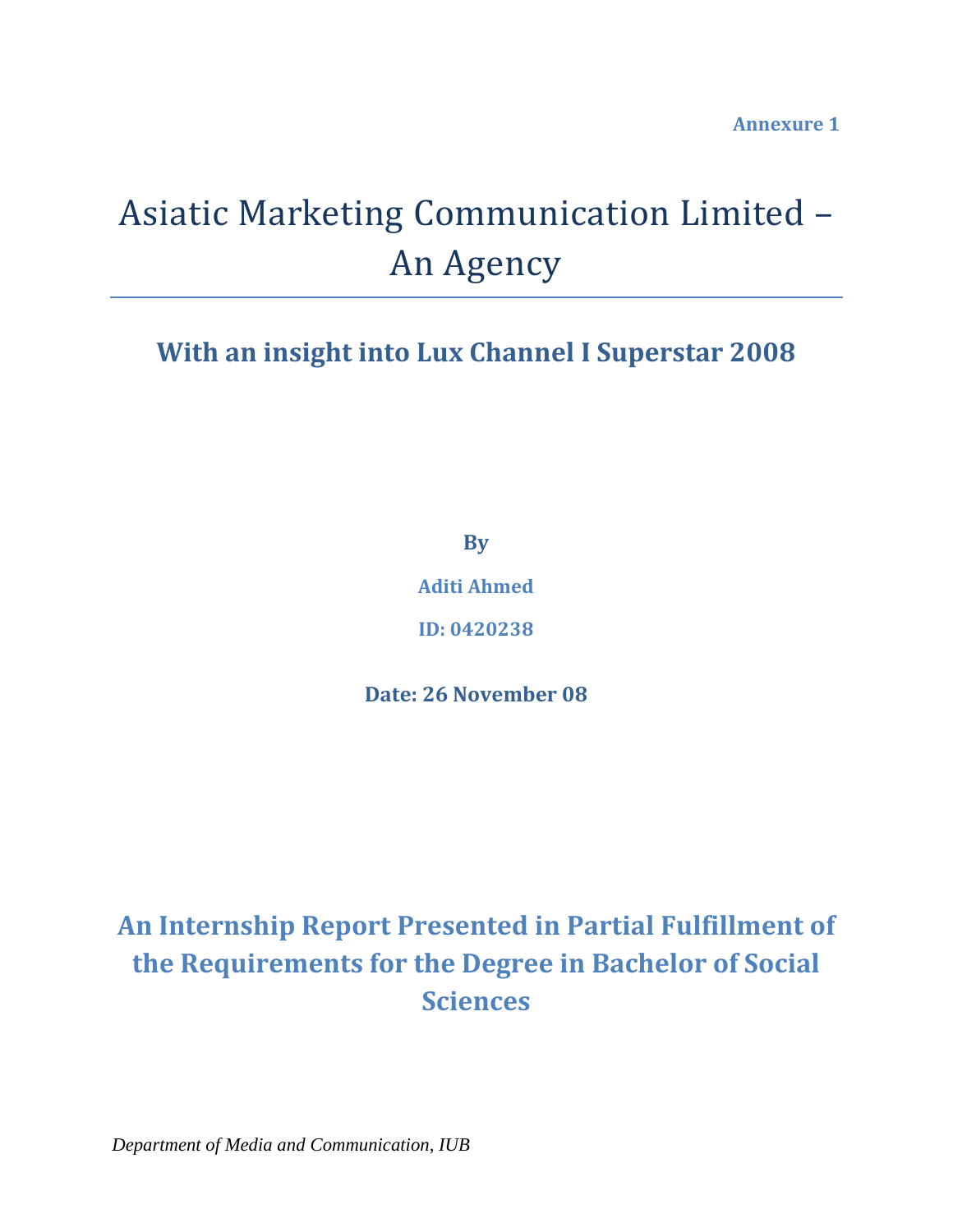**Independent University, Bangladesh.**

# **Annexure 2**

# **Internship Approval Form**

# **Department of Media and Communication**

|                                                                                              | Student ID Number: _____________________Student E-mail Address: ________________ |  |  |  |  |
|----------------------------------------------------------------------------------------------|----------------------------------------------------------------------------------|--|--|--|--|
|                                                                                              |                                                                                  |  |  |  |  |
| I am registering for the Autumn____________ Spring ____________ Summer__________ trimester   |                                                                                  |  |  |  |  |
| Course Start Date: _____________________________Course End Date: ________________            |                                                                                  |  |  |  |  |
|                                                                                              |                                                                                  |  |  |  |  |
|                                                                                              |                                                                                  |  |  |  |  |
|                                                                                              |                                                                                  |  |  |  |  |
|                                                                                              |                                                                                  |  |  |  |  |
| Scope of work anticipated: (Attach a 1000 word proposal in a separate page)                  |                                                                                  |  |  |  |  |
|                                                                                              |                                                                                  |  |  |  |  |
|                                                                                              |                                                                                  |  |  |  |  |
|                                                                                              |                                                                                  |  |  |  |  |
|                                                                                              |                                                                                  |  |  |  |  |
| Total anticipated number of hours: _______________________________Total credit: ____________ |                                                                                  |  |  |  |  |
| (60 hours=1 credit, 120 hours=2 credits, 180 hours=3 credits)                                |                                                                                  |  |  |  |  |
|                                                                                              |                                                                                  |  |  |  |  |
|                                                                                              |                                                                                  |  |  |  |  |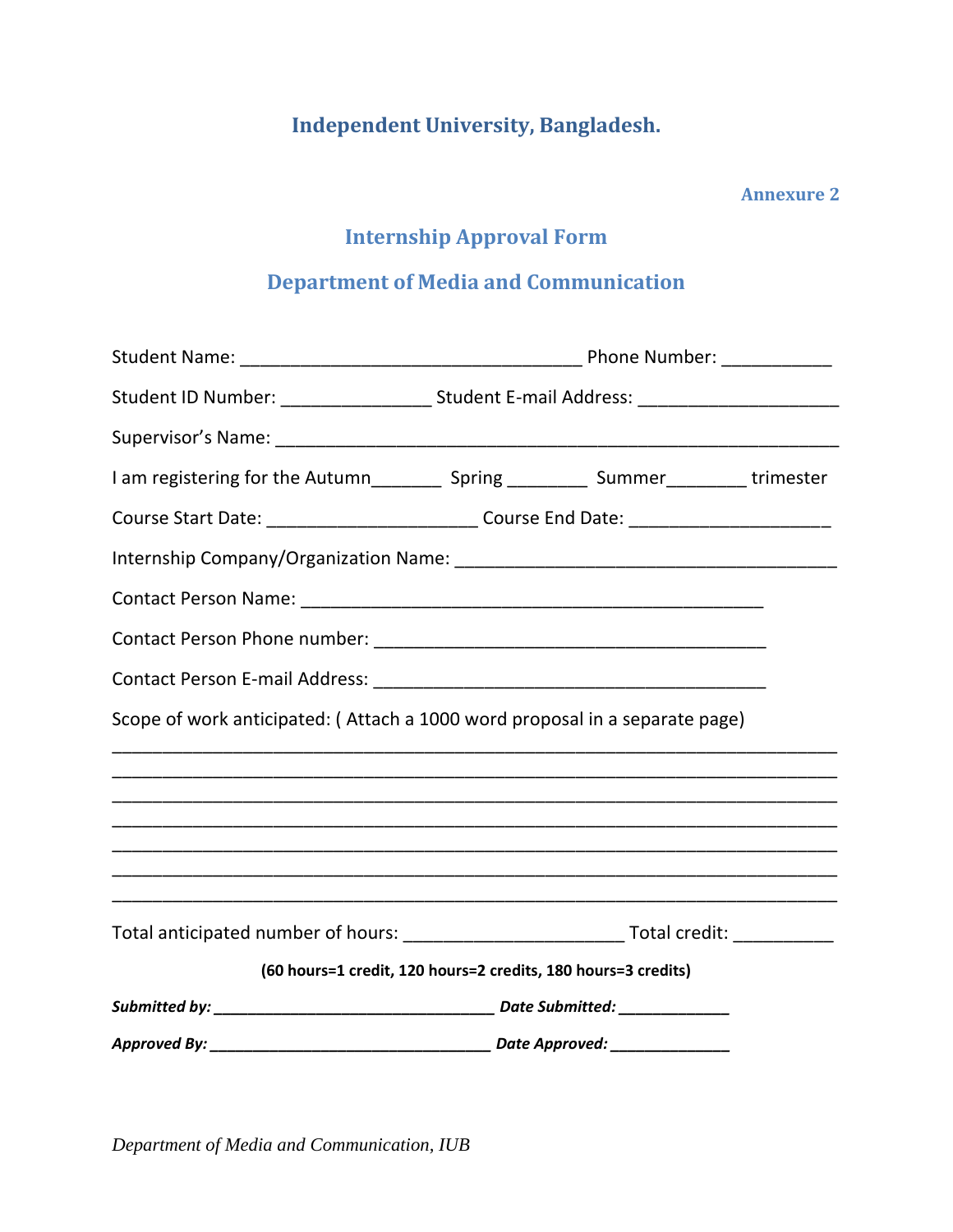# Department of Media and Communication



**Annexure 3** 

**Intern Appraisal Form**

#### *In confidence – to be returned directly to the Supervisor*

**This form is for completion by the supervisor.** It is a compulsory part of the assessment process for this unit. Independent University Bangladesh (IUB) is extremely grateful to the many employers providing internship opportunities for our students. Your time in completing this short appraisal form is greatly appreciated. **If you wish to provide any additional feedback please use a separate sheet.** If you have any queries or comments, please contact the Faculty Supervisor (see details below).

**Please answer the following questions about the student intern named above.**

I confirm that the student was employed as an intern for **at least** 60 working days with my organisation between ……………. and …………….. (please insert dates).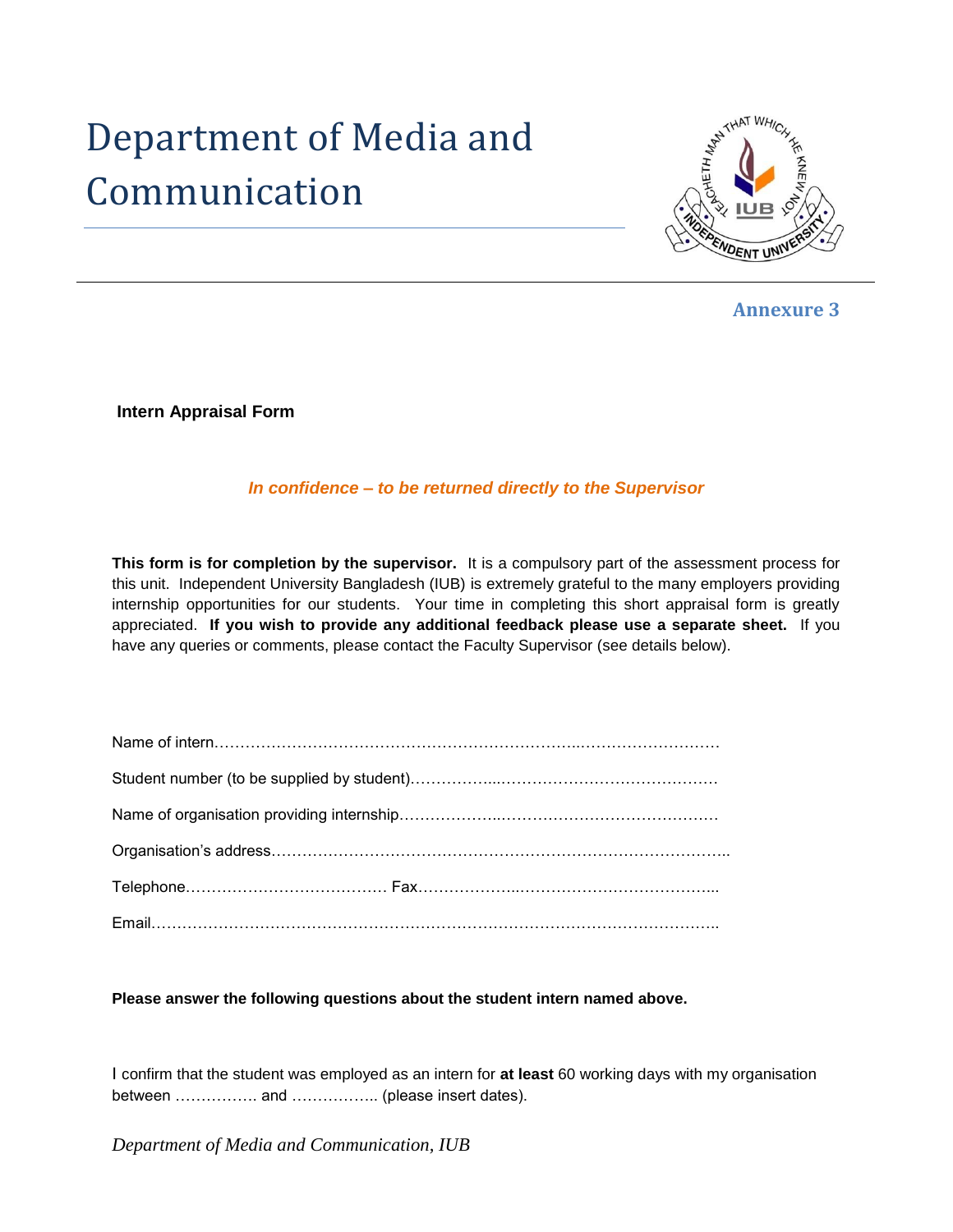Would you be interested in supervising another IUB student in your organisation in the future?

 $Yes \Box$  No $\Box$ 

If no, please provide a brief explanation:

Please indicate the extent of your agreement with the following statements about the intern on a scale of 1 to 5 by circling the appropriate number. 5 means strongly agree and 1 strongly disagree. If you feel neutral or unsure about the statement, please circle number 4. If you have no opinion or the statement is not applicable, please leave blank.

\_\_\_\_\_\_\_\_\_\_\_\_\_\_\_\_\_\_\_\_\_\_\_\_\_\_\_\_\_\_\_\_\_\_\_\_\_\_\_\_\_\_\_\_\_\_\_\_\_\_\_\_\_\_\_\_\_\_\_\_\_\_\_\_\_\_\_\_\_\_\_\_\_\_\_\_

|     |                                                                                 | <b>Strongly</b> |                |              |                | <b>Strongly</b> |
|-----|---------------------------------------------------------------------------------|-----------------|----------------|--------------|----------------|-----------------|
|     | Intern's Name:                                                                  | <b>Disagree</b> |                |              |                | <b>Agree</b>    |
| 1.  | The intern is enthusiastic about his/her work                                   | 1               | $2^{\circ}$    | 3            | $\overline{4}$ | 5               |
| 2.  | The intern is hard working                                                      | 1               | $\overline{2}$ | 3            | $\overline{4}$ | 5               |
| 3.  | The intern is punctual arriving for work and appointments                       | 1               | 2              | 3            | $\overline{4}$ | 5               |
| 4.  | The intern is reliable                                                          | 1               | 2              | 3            | $\overline{4}$ | 5               |
| 5.  | The intern's dress and personal grooming are appropriate<br>for my organisation | 1               | $\overline{2}$ | $\mathbf{3}$ | 4              | 5               |
| 6.  | The intern is well organised                                                    | 1               | $\overline{2}$ | 3            | $\overline{4}$ | 5               |
| 7.  | The intern meets deadlines                                                      | 1               | $\overline{2}$ | 3            | 4              | 5               |
| 8.  | The intern displays an appropriate level of initiative                          | 1               | $\overline{2}$ | 3            | $\overline{4}$ | 5               |
| 9.  | The intern is adaptable                                                         | 1               | $\overline{2}$ | 3            | $\overline{4}$ | 5               |
| 10. | The intern is willing to learn                                                  | 1               | $\mathcal{P}$  | 3            | 4              | 5               |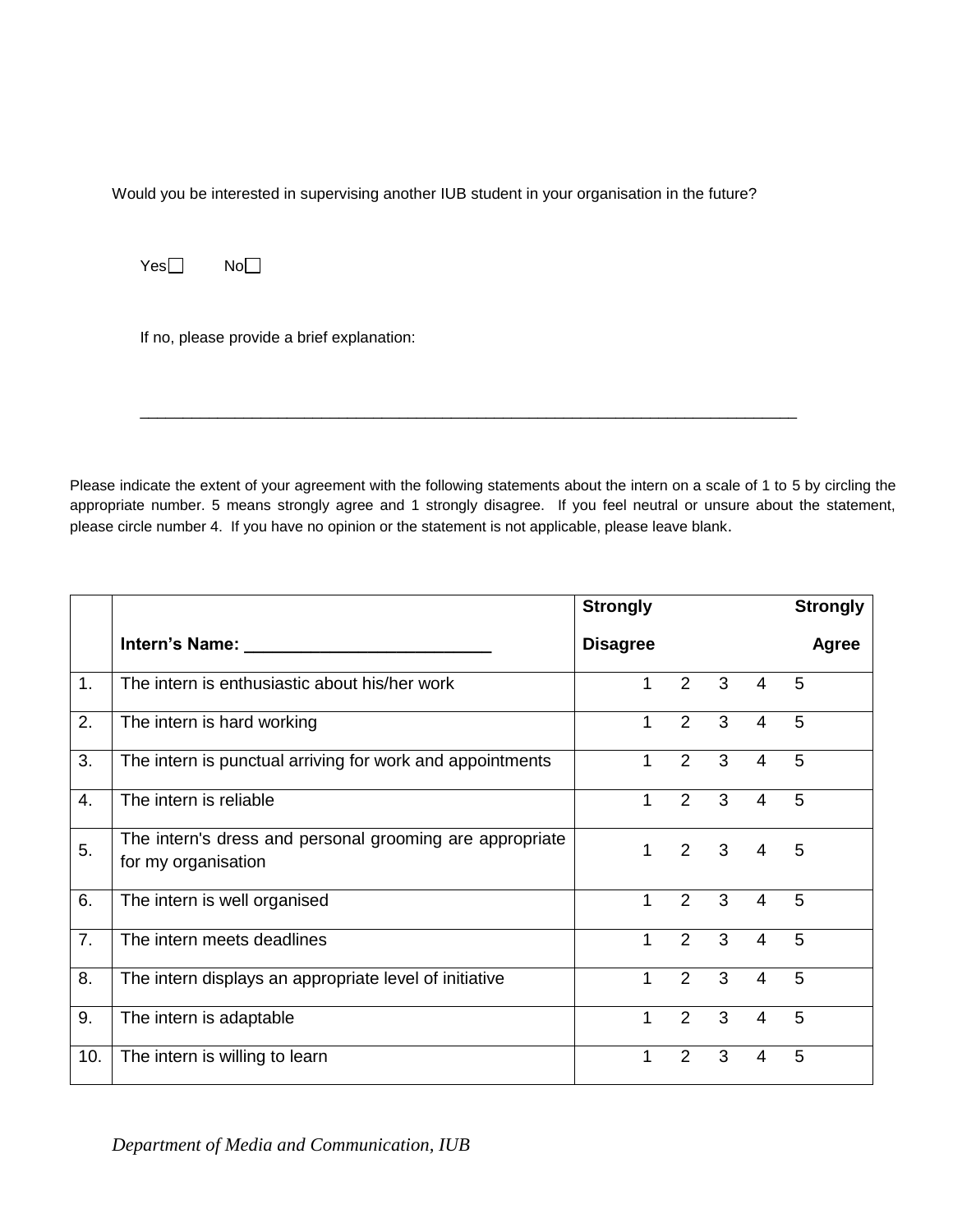| 11. | The intern learns quickly                                                                           | 1 | 2              | 3            | 4              | 5 |
|-----|-----------------------------------------------------------------------------------------------------|---|----------------|--------------|----------------|---|
| 12. | The intern works well in a team                                                                     | 1 | 2              | 3            | 4              | 5 |
| 13. | The intern is creative                                                                              | 1 | 2              | 3            | $\overline{4}$ | 5 |
| 14. | The intern has excellent oral communication skills                                                  | 1 | 2              | 3            | 4              | 5 |
| 15. | The intern has excellent written communication skills                                               | 1 | 2              | 3            | 4              | 5 |
| 16. | The intern has an excellent grasp of communication<br>principles                                    | 1 | $\overline{2}$ | $\mathbf{3}$ | 4              | 5 |
| 17. | The intern's level of general knowledge is appropriate for<br>employment in the communication field | 1 | 2              | 3            | 4              | 5 |
| 18. | The intern is able to think strategically                                                           | 1 | 2              | 3            | 4              | 5 |
| 19. | The intern has an understanding of ethical issues in the<br>communication field.                    | 1 | 2              | 3            | $\overline{4}$ | 5 |
| 20. | The intern is well suited to a career in the relevant field.                                        | 1 | 2              | 3            | 4              | 5 |

|               |         |      |      |          |    | Date      |         |
|---------------|---------|------|------|----------|----|-----------|---------|
|               |         |      |      |          |    | Job title |         |
| <b>Please</b> | forward | this | form | directly | to | the       | faculty |

**Independent University Bangladesh by** email.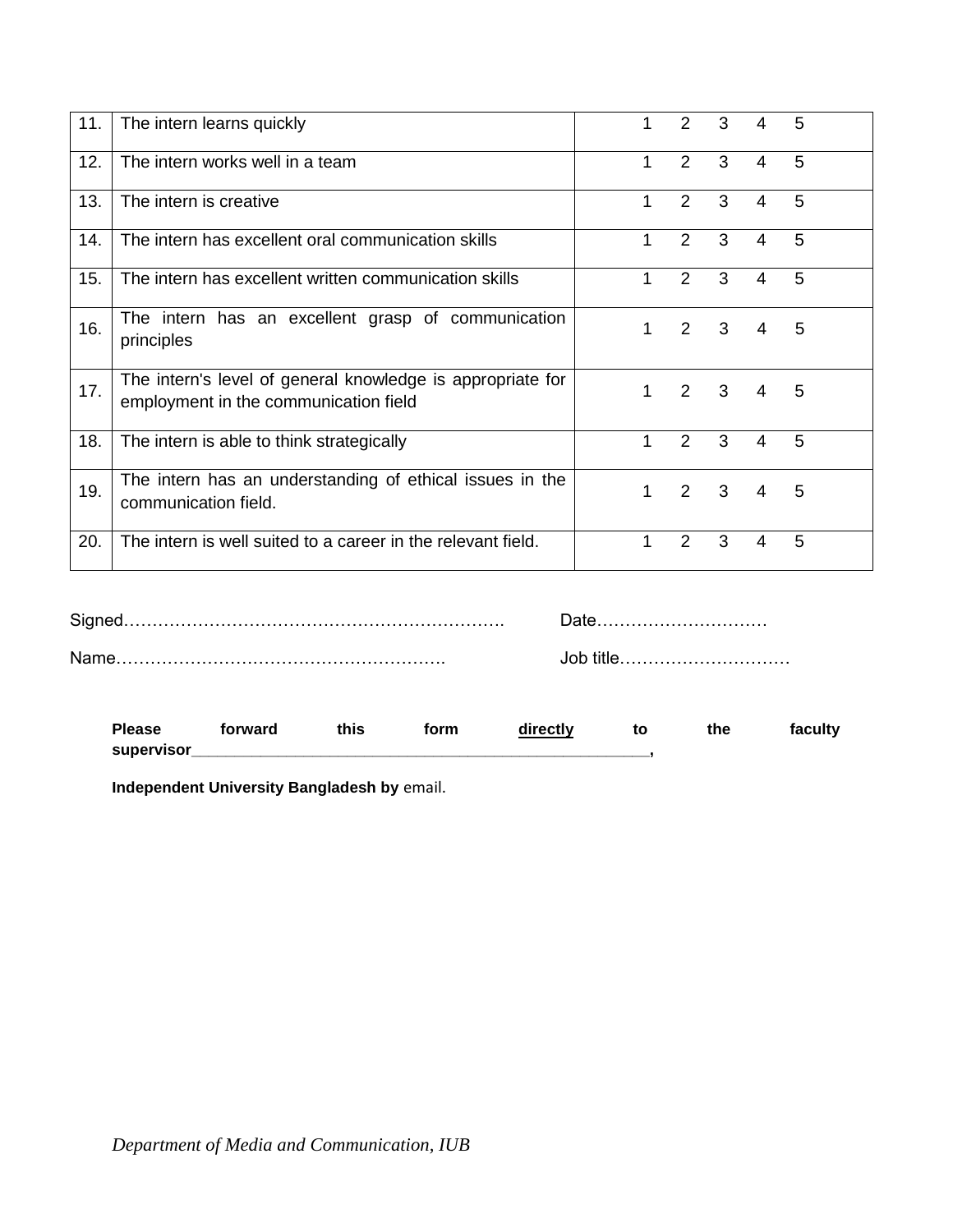

# GUIDELINE FOR SENIOR PROJECT

# Department of Media and communication

# **Report Structure:**

#### **1. Title page:**

The first page of the report:

- a) Follow Annexure 1 for proper formatting of the title page.
- b) Spell out all acronyms in full.

#### **2. Approval page:**

This page, as indicated by the signature of your supervisor, indicates the consent of your supervisor to the fact that you have completed your internship project in a manner that you had been directed. Since the page is part of your formal report, you have to obtain the signature on this page before you give your report for final binding. Therefore, you should obtain the signature on the approval page with sufficient time with you to bind the report and submit it before the oral examination. See Annexure 2 for example of the Approval Page.

#### **3. Acknowledgments:**

These are optional pages, although most documents have a brief paragraph acknowledging the contribution of the supervisor and other who helped the student to complete the report. If you decide to include these pages, you must maintain a professional tone.

#### **4. Table of Contents:**

The table of contents is compiled by listing the headings in the document; it should not show a listing for anything preceding it (Abstract, Acknowledgments, etc.). The student must be consistent in the level of heading that is listed; e.g., if the second-level subheadings are listed from one chapter, the second-level subheadings from all chapters that contain this level. Each level of subheading should be consistently indented a few spaces more than the preceding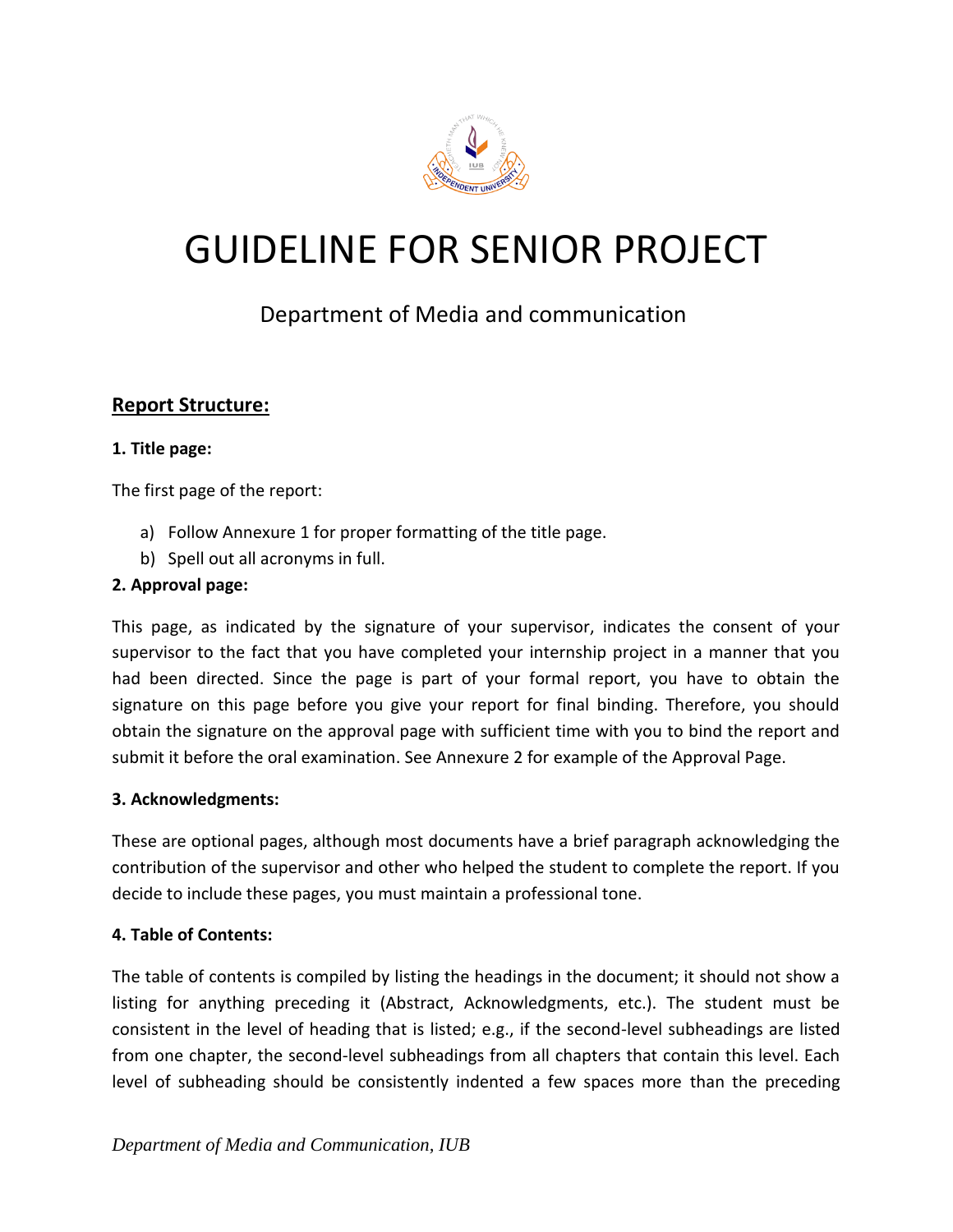level. The arrangement of the table of contents in Annexure 3 works for any documents, with minor adjustments for the style of chapter numbers or heading levels.

## **5. List of Tables:**

Only those documents that use tables and figures required these lists. Both lists follow essentially the same format, resembling the table of contents. The sample in Annexure 4 provides model that are easy to read and work well for any documents.

## **List of Tables and List of Figures Checklist**

- "LIST OF TABLES" and "LIST OF FIGURES" in all capitals and centered between margins
- List of tables precedes list of figures
- Every table title and figure caption included
- Identical in style and substance (wording, punctuation, letter case) to corresponding titles and caption in the text; lengthy entries abbreviated but not paraphrased (i.e., identical up and the point of abbreviation)
- Length: may be several pages; no "continued" at top of second and subsequent pages
- Page number(s): lower case roman numeral(s), consecutive from previous section, centered between the proper margins, 1 inch from the bottom of the page
- ●

# **6. Abstract:** (150-250 Words)

• Provide a summary of the overall study. The format for the abstract usually follows these areas. Please note that you do not label the section (purpose, method, etc.), but you include the sentences below:

Purpose: "the purpose of this study….."(One sentence).

- o Methods: Usually one to two sentences on how this study was conducted and who the sample or population was.
- o Result: usually two to three briefs sentences on the major findings from the study.
- $\circ$  Conclusion: One to two sentences on the major implication or ramification from the study.

# **7. Introduction** (2-4 pages)

- Provide the background and settings needed to put the problem in proper context and justify the need for the study.
- Should contain facts, trends, and point of view (opinion) as drawn from the professional literature in agriculture education and communication and relevant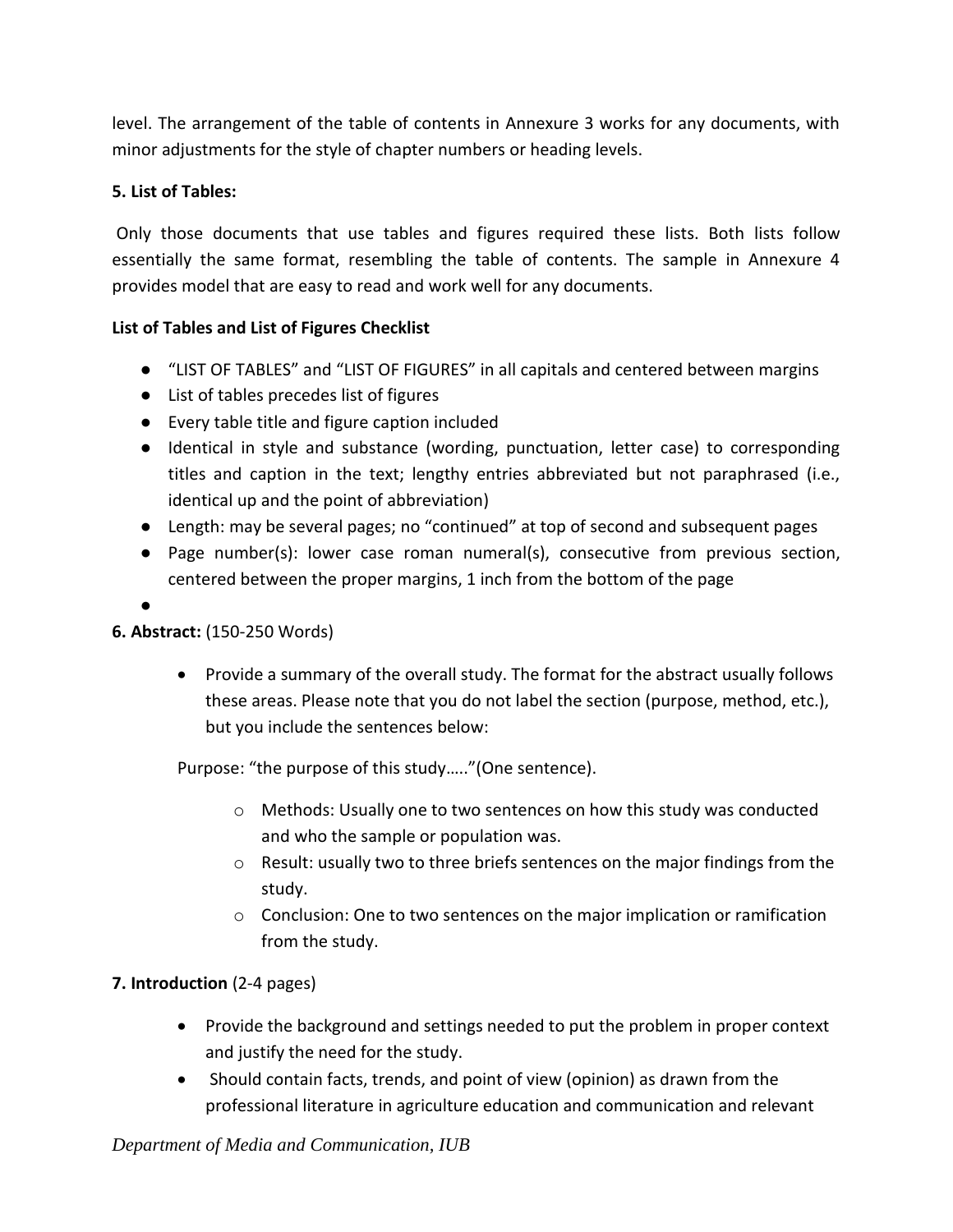areas. The presentation of these key points should flow from general trends and concerns to the specific problem/challenge that you will address in your thesis research.

- Provide a logical lead-in to a clear statement of the problem, which is followed by the purpose of the study and research objective that you will pursue.
- Chapter 1 also includes a list of any assumption and limitation, as well as a section (Significances of the Study) that explains what groups could potentially benefit from the study and how/why.

# **8. Review of Literature (**4-6 pages)

- Present the result of previous research of previous relate to you study topic, organized by the key variable in your study. A conceptual model showing the relationship among variables related to your research problem can also be included.
- For survey research or other quantitative study, Chapter 2 indicates the theory upon which the study is based. Qualitative studies usually build the theory rather than apply or test theory. Thus, in these studies less attention is given to theory in Chapter 2.
- Provide the rationale for hypotheses (if stated)

# **9. Procedure or Methodology** (2-4 pages)

- Describe in details the step-by-step procedure used in collecting and analyzing data.
- Possible section of chapter 3 includes research design, subject selection, instrumentation, data collection, data analysis, chapter summary and others. Talk with your advisor about adjustments in this chapter if you are undertaking a qualitative study.

# **10. Findings** (page length varies based on study, usually 4-7 pages)

- Report all the results obtained, including appropriate statistic and description of data.
- Include facts only what was found with explanation, but not interpretation or conjecture by the researcher.
- Is organized and written around objectives of the study (research question or hypotheses)

# **11. Summary and Conclusion** (typically 3-5 pages)

- Briefly summarizes intent, procedures and findings of study.
- States conclusion based upon findings (first point in paper where the researcher is allowed to include his or her own interpretation)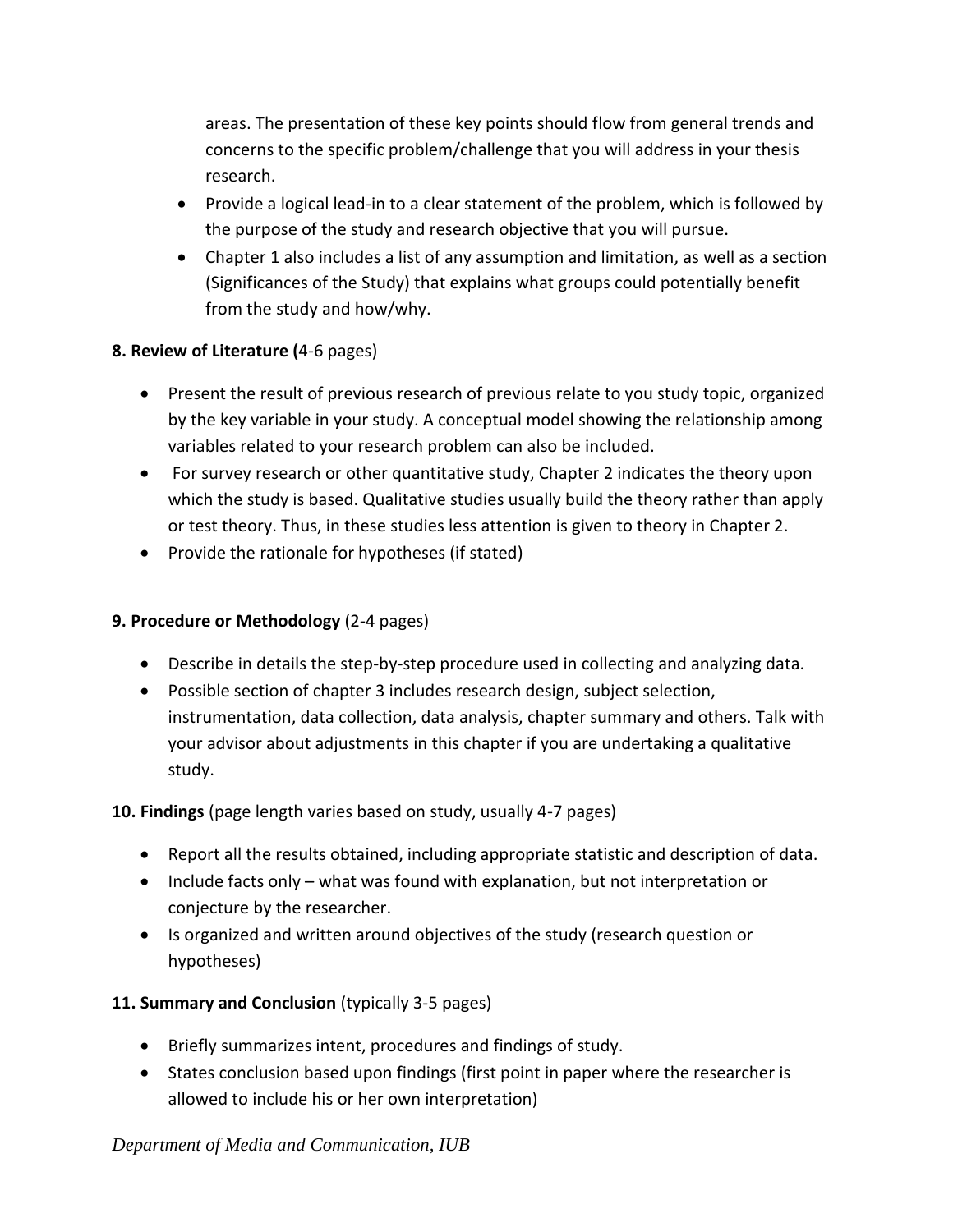- Describe how the findings support or refute related studies (Implication for Current knowledge)
- Describe implication of findings of those groups affected by the program/findings (Implication for practice).
- Includes recommendation for practice upon findings and conclusion.
- Includes recommendation for further research.

#### **12. Appendices**

- Includes copies of all corresponding, instrumentation, and other written communication used in carrying out research.
- Includes special list (i.e., expert panel members, etc.).

#### **13. References**

• Includes complete bibliographic information for all references cited in the text (use accepted style manual, such as APA)

Chapter 1-3 above constitutes the thesis research proposal. In writing the proposal, verb tense is future tense (e.g., 'will be"). Note that specific rules apply to verb tense. With few exceptions, past events and past research/writing should be described using past tense verbs. Past tense that still continued should be described using present perfect tense (e.g., "has been"). Present tense is used only to describe the contents of a table or section in the thesis itself and when stating conclusion. The use of "it" and "there" to begin sentences should be avoided, unless "it" clearly refers to a preceding noun.

#### **The Supervisor will use the following rubrics to grade the thesis paper:**

**Senor project report will be assessed on the following basis:**

| <b>Criteria</b>         | <b>Marks</b> |
|-------------------------|--------------|
| Senior project proposal | 10%          |
| Progress meeting        | 20%          |
| Thesis paper            | 50%          |
| Thesis defense          | 20%          |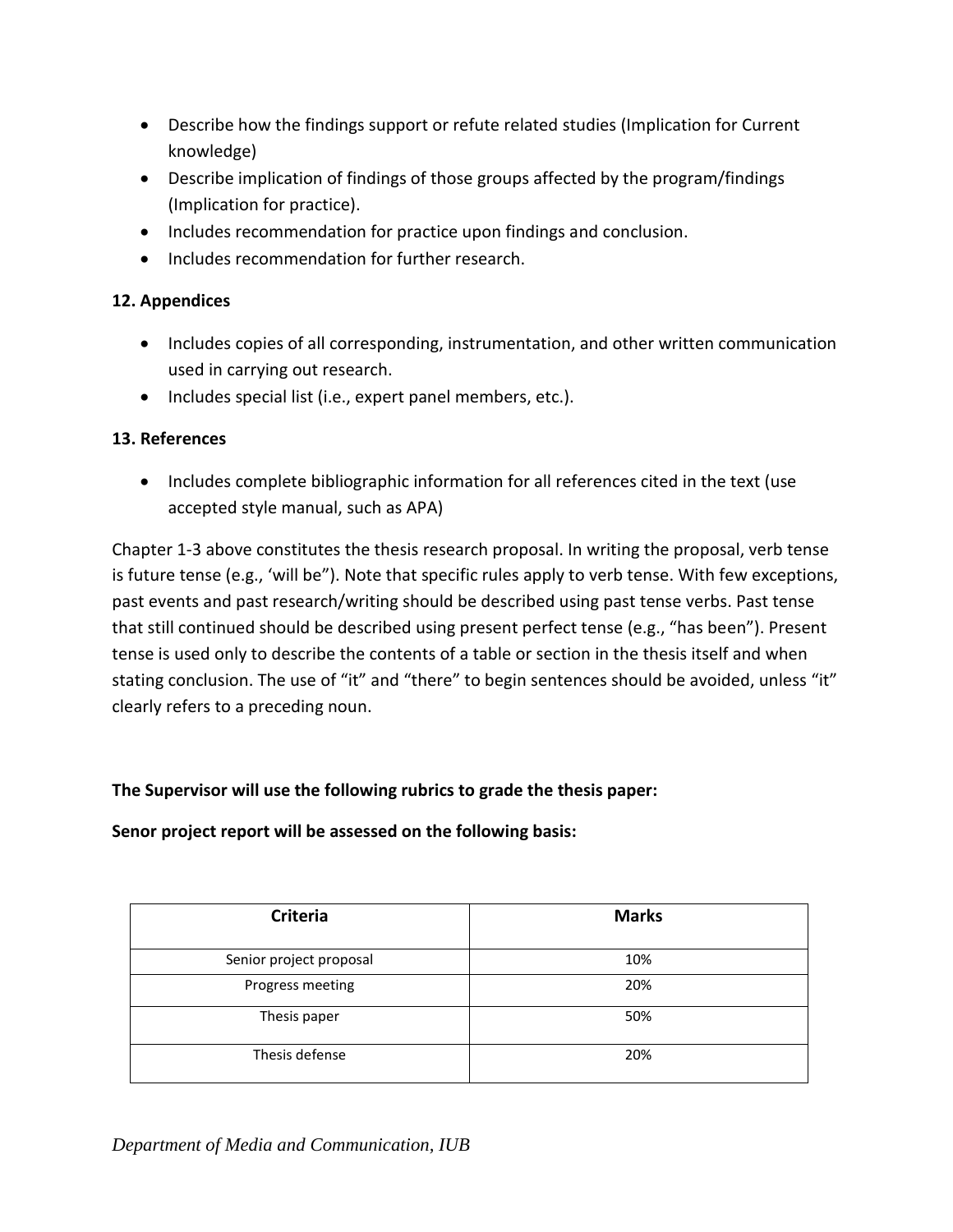| <b>Criteria</b>                     | <b>Marks</b> |
|-------------------------------------|--------------|
| Report structure                    | 10%          |
| Literature Review                   | 10%          |
| Usage of Relevant Theories          | 5%           |
| Methodology                         | 15%          |
| References                          | 10%          |
| Data Analysis and research findings | 20%          |

**The supervisor will use the following rubrics to grade the thesis paper:** 

# **Supervision**

You will be supported through the thesis by an academic supervisor. You will be advised by your Programmed Director or thesis co-coordinator of the process by which your programme either allocates academic supervisors or students seek a preferred academic supervisor. The academic supervisor will ideally have background expertise in your area of study. However, this may not always be possible and you may be allocated a supervisor with more general subject knowledge. Regardless of the subject background of the supervisor, the academic supervisor will understand the research process. Where a 'non-expert' academic supervisor is appointed you will still, under the guidance of your academic supervisor, be able to consult with a subject expert. The extent of that subject expert's input will usually be limited to advice about the literature review.

#### **Role of Academic Supervisor**

The academic supervisor performs many functions and is there to facilitate and not to lead, hence the responsibility for the quality and content of the report is entirely on the student. The supervisor role includes the following:

1. To advise the student whether or not the project appears to be feasible and the possible risks that may be involved, for example problems in trying to access information, potential poor response rates to surveys concerning commercially sensitive issues.

2. To assist the student in tailoring the proposal to the time and other resource constraints.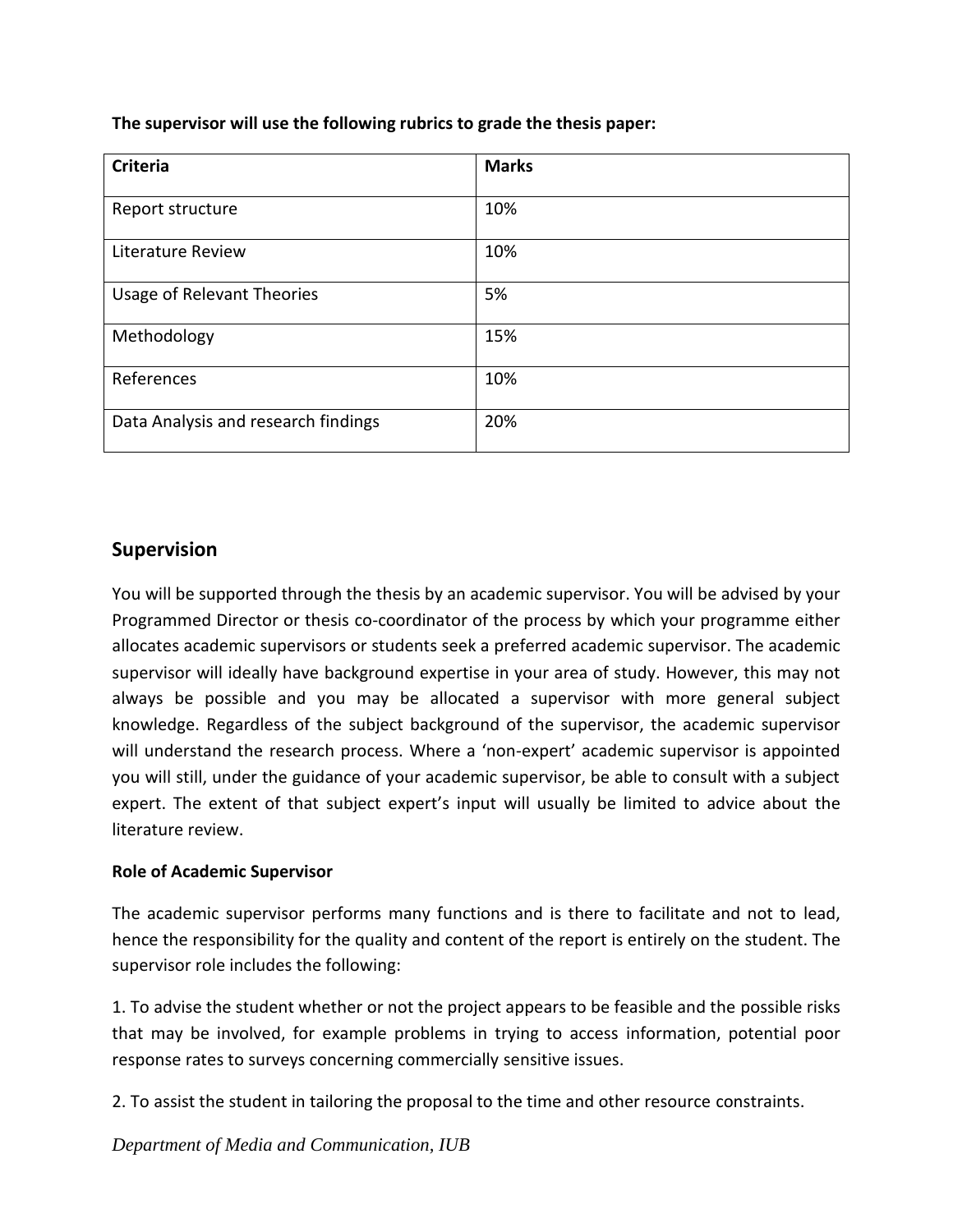3. To assist the student at the outset in finding useful and relevant reading material and appropriate academic framework within which to place the topic.

4. To advise on the choice of suitable methodological approach (es).

5. To monitor progress and to advise on what is required to achieve a satisfactory Internship/project report.

6. The academic supervisor will not check or correct grammar and expression.

#### **Responsibilities of the Student**

1. To maintain regular contact with the academic supervisor. It is the student's responsibility to inform their supervisor of progress and to lead the development of the intern/project report. Difficulties must be communicated at the time they are encountered. Retrospective information is not acceptable.

2. To write the dissertation in a good standard of clear English using appropriate academic terms and citation and referencing conventions. It is not the responsibility of the supervisor to ensure that this condition is met.

3. To write the report with guidance from the supervisor. The dissertation and research work must be your own. The report is to reflect the students understanding and research abilities, not that of the supervisor.

4. To inform the academic supervisor of any absence (sickness, personal, family visits, holidays, work experience) during the time nominated for working on the dissertation. If during the preparation of the report, the focus and direction of the report changes substantially from that outlined in the Proposal Form then the student should immediately discuss this with your academic supervisor.

#### **Supervisor Meeting Schedule**

Students are allocated up to a maximum of five formal meetings with their academic supervisor across the duration of the dissertation. The purpose of these meetings is to discuss progress and resolve any difficulties. You will be expected to take a proactive approach to these meetings and bring material or options to be discussed rather than expect your supervisor to say what should be done next. Initial meetings to discuss topics and planning will usually be scheduled by the academic supervisor. Responsibility for scheduling the remaining three meetings will be with you.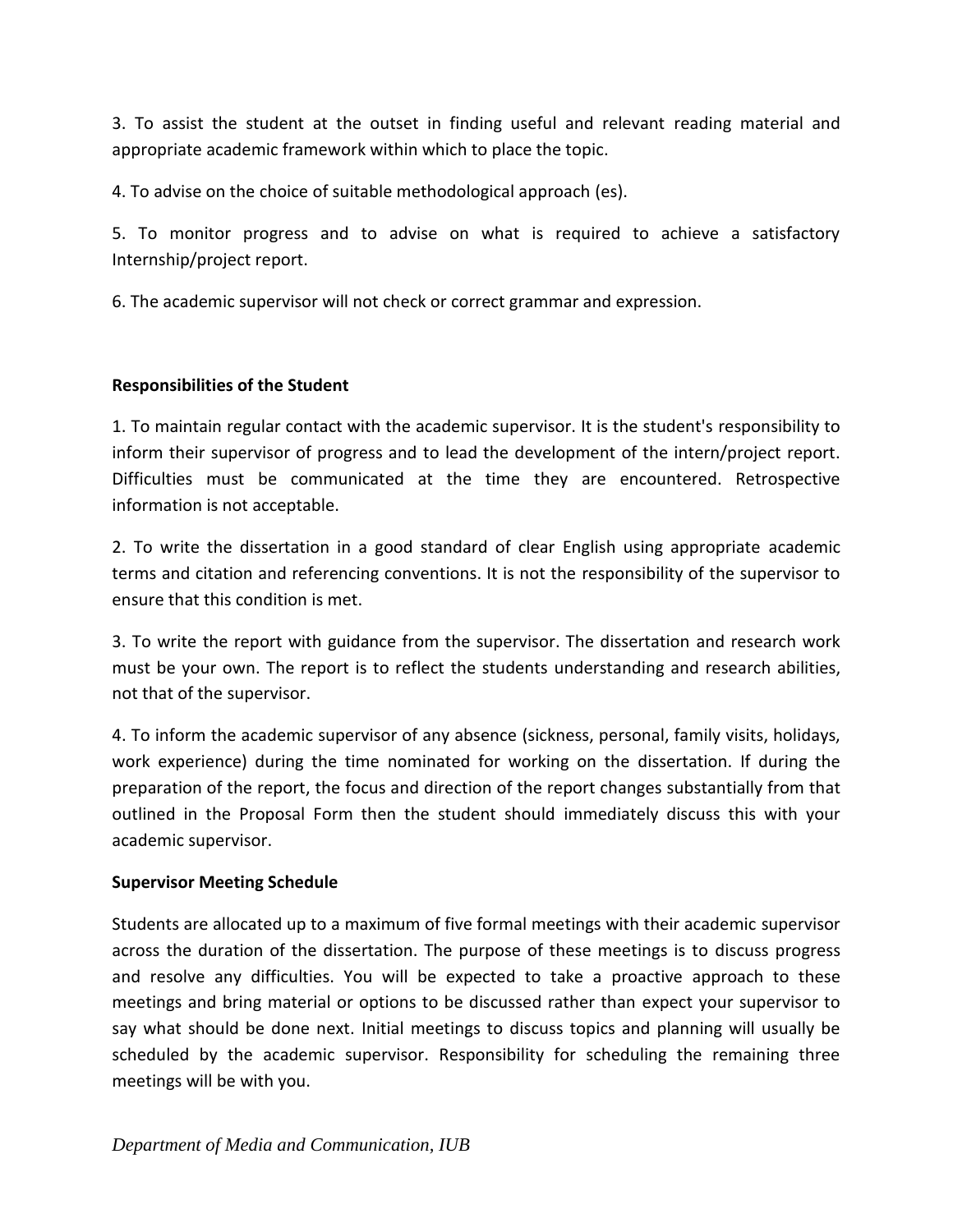### **Layout, Style and Writing Suggestions**

**Word count**: 12000 to 15000. Excluding abstract, references i.e. main text only.

**Paper Size:** A4

**Margin Settings:** Top 2.54cm Bottom 2.54cm

Left 3.17cm Right 3.17cm

Gutter 0cm Gutter Position Left

**Line spacing:** One and a half spacing (1.5) not single or double.

**Page Numbering:** For sections from Acknowledgements to start of

Main Text page number format is i) ii) iii) ..and so on continuously

For Main Text page format is 1,2, 3 and so on continously

With position on page centred aligned.

**Text:** Times New Roman

**Font:** 12 point font

**Alignment:** Justified

**Internship/Senior project Layout**

**Front cover:** Required

**Acknowledgements:** Required

**Abstract:** Required

**Table of Contents:** Required

**List of Figures:** Required (Note all figures in the main text must be

numbered, titled and attributed)

**List of Tables:** Required, (Note all tables in the main text must be

numbered, titled and attributed)